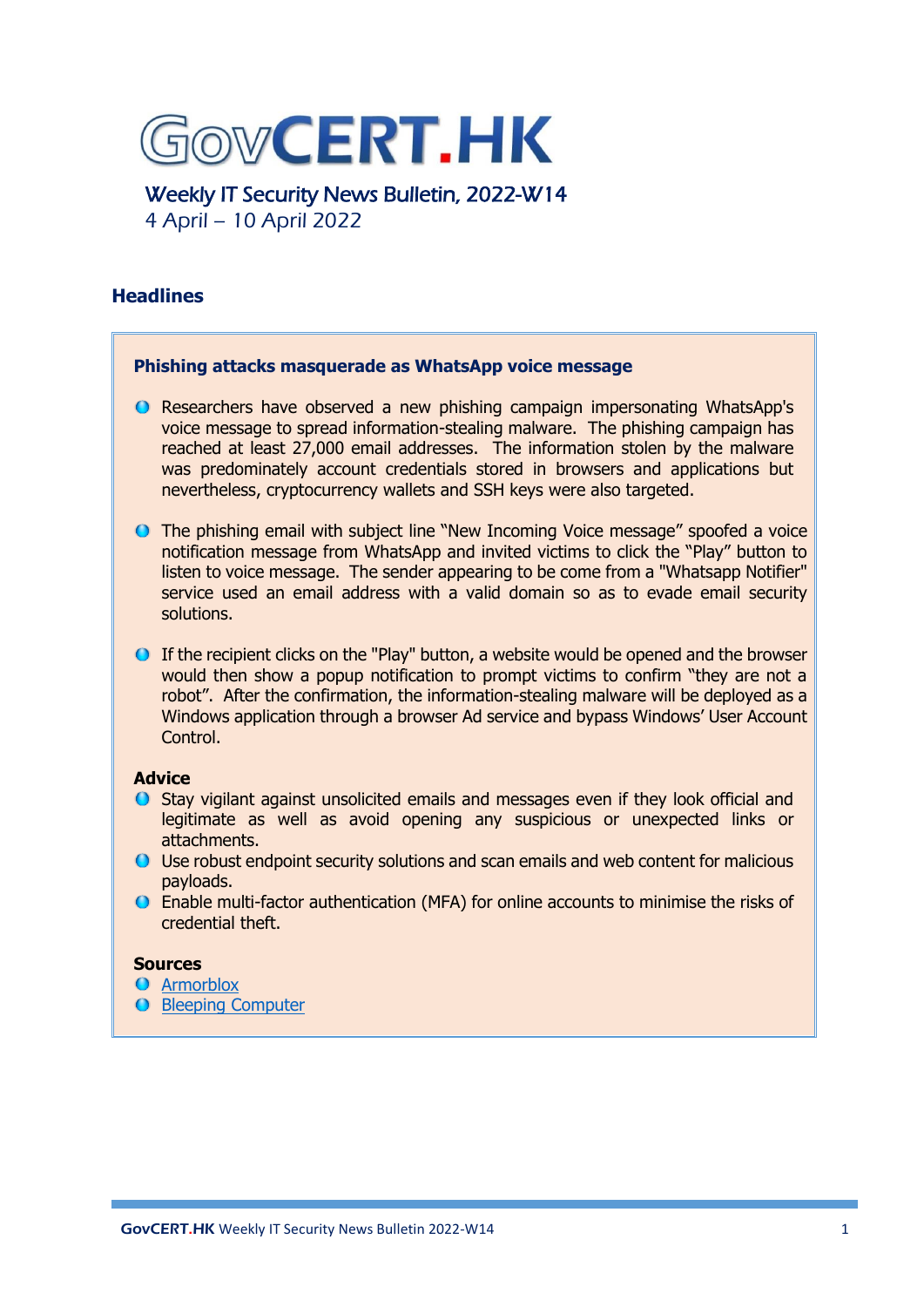### **The importance of prioritising API security**

- The rapid growth in digital transformation drove Application Programming Interface (API) to play a key role in web and mobile application development with organisations relying on APIs to expand online services. While the APIs offer a series of benefits for organisations to provide both functionalities and agilities, the security aspect of API also emerges as a top priority in protecting sensitive data as cybercriminals are now targeting API more aggressively than ever before.
- Security researchers from Gartner predicted that API abuse would become the most common attack vector for enterprise web applications in 2022. According to a recent survey, 95% of organisations which implemented APIs in their systems have experienced incidents related to breaches in security and cyber attacks.
- Concerning the common security problems faced by production APIs, a research showed that 39% of the organisations identified security vulnerabilities as the major issue, followed by authentication issues (32%) and sensitive data exposure (30%). In addition, older versions of APIs were also more likely to be exploited as they are often deprecated without further patching or maintenance.

### **Advice**

- Establish solid API security strategies and employ proper security solutions to protect their APIs from abusive calls
- Maintain clear API documentation and perform regular security scanning to check for potential security vulnerabilities in APIs.
- Deploy a web application firewall to protect API endpoints against web attacks.

### **Sources**

- **O** [The Hacker News](https://thehackernews.com/2022/04/is-api-security-on-your-radar.html)
- **O** [Salt Labs](https://salt.security/api-security-trends)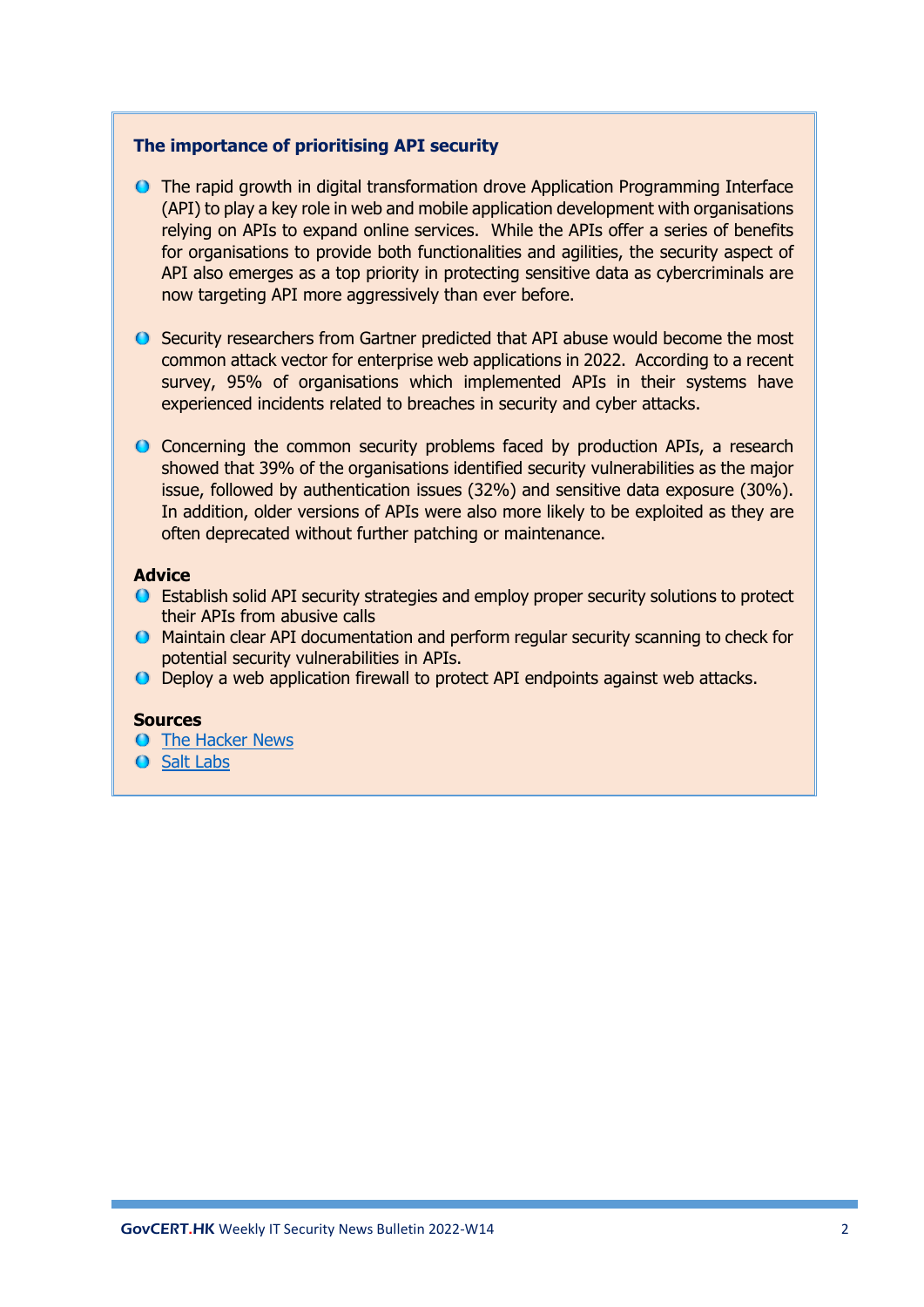# **Product Vulnerability Notes & Security Updates**

#### **1. ABB SPIET800 and PNI800**

<https://us-cert.cisa.gov/ics/advisories/icsa-22-097-02>

#### **2. Cisco Products**

[https://tools.cisco.com/security/center/content/CiscoSecurityAdvisory/cisco-sa-java-spring-rce-](https://tools.cisco.com/security/center/content/CiscoSecurityAdvisory/cisco-sa-java-spring-rce-Zx9GUc67)[Zx9GUc67](https://tools.cisco.com/security/center/content/CiscoSecurityAdvisory/cisco-sa-java-spring-rce-Zx9GUc67) [https://tools.cisco.com/security/center/content/CiscoSecurityAdvisory/cisco-sa-java-spring-scf-rce-](https://tools.cisco.com/security/center/content/CiscoSecurityAdvisory/cisco-sa-java-spring-scf-rce-DQrHhJxH)**DOrHhJxH** 

### **3. Citrix**

<https://support.citrix.com/article/CTX390511>

#### **4. Debian**

<https://www.debian.org/security/2022/dsa-5111> <https://www.debian.org/security/2022/dsa-5112> <https://www.debian.org/security/2022/dsa-5113>

#### **5. F5 Products**

<https://support.f5.com/csp/article/K08827426> <https://support.f5.com/csp/article/K10002140> <https://support.f5.com/csp/article/K29855410> <https://support.f5.com/csp/article/K49419538> <https://support.f5.com/csp/article/K51048910>

#### **6. Fortinet**

<https://www.fortiguard.com/psirt/FG-IR-21-002> <https://www.fortiguard.com/psirt/FG-IR-21-060> <https://www.fortiguard.com/psirt/FG-IR-21-062> <https://www.fortiguard.com/psirt/FG-IR-21-064> <https://www.fortiguard.com/psirt/FG-IR-21-065> <https://www.fortiguard.com/psirt/FG-IR-21-070> <https://www.fortiguard.com/psirt/FG-IR-21-078> <https://www.fortiguard.com/psirt/FG-IR-21-226> <https://www.fortiguard.com/psirt/FG-IR-21-232> <https://www.fortiguard.com/psirt/FG-IR-21-238> <https://www.fortiguard.com/psirt/FG-IR-22-018> <https://www.fortiguard.com/psirt/FG-IR-22-019> <https://www.fortiguard.com/psirt/FG-IR-22-052> <https://www.fortiguard.com/psirt/FG-IR-22-059> <https://www.fortiguard.com/psirt/FG-IR-22-072>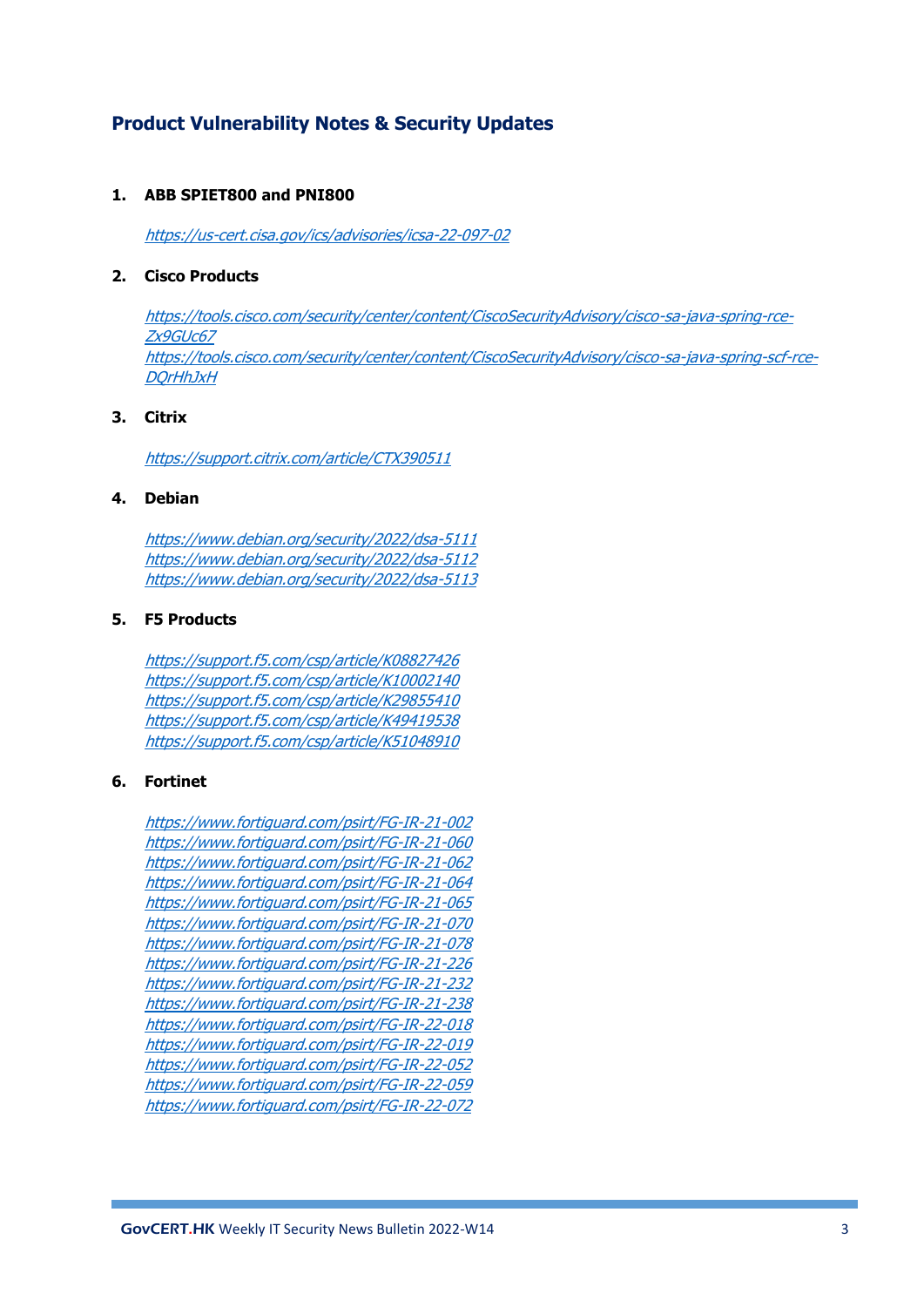### **7. FreeBSD**

<https://www.freebsd.org/security/advisories/FreeBSD-SA-22:04.netmap.asc> <https://www.freebsd.org/security/advisories/FreeBSD-SA-22:05.bhyve.asc> <https://www.freebsd.org/security/advisories/FreeBSD-SA-22:06.ioctl.asc> [https://www.freebsd.org/security/advisories/FreeBSD-SA-22:07.wifi\\_meshid.asc](https://www.freebsd.org/security/advisories/FreeBSD-SA-22:07.wifi_meshid.asc) <https://www.freebsd.org/security/advisories/FreeBSD-SA-22:08.zlib.asc>

#### **8. Huawei Products**

<https://www.huawei.com/en/psirt/security-advisories/huawei-sa-20220406-01-bdb62b17-en>

### **9. IBM Products**

<https://www.ibm.com/support/pages/node/6569505>

#### **10. Johnson Controls Metasys**

<https://us-cert.cisa.gov/ics/advisories/icsa-22-095-02>

#### **11. LifePoint Informatics Patient Portal**

<https://us-cert.cisa.gov/ics/advisories/icsma-22-095-01>

#### **12. openSUSE**

[https://lists.opensuse.org/archives/list/security](https://lists.opensuse.org/archives/list/security-announce@lists.opensuse.org/thread/4ITLKQDHCBVY73BXRDDHU7JJZJG7TVNG/)[announce@lists.opensuse.org/thread/4ITLKQDHCBVY73BXRDDHU7JJZJG7TVNG/](https://lists.opensuse.org/archives/list/security-announce@lists.opensuse.org/thread/4ITLKQDHCBVY73BXRDDHU7JJZJG7TVNG/) [https://lists.opensuse.org/archives/list/security](https://lists.opensuse.org/archives/list/security-announce@lists.opensuse.org/thread/42XLX5GUN36HINIJX75C5RSFWMGRN4OW/)[announce@lists.opensuse.org/thread/42XLX5GUN36HINIJX75C5RSFWMGRN4OW/](https://lists.opensuse.org/archives/list/security-announce@lists.opensuse.org/thread/42XLX5GUN36HINIJX75C5RSFWMGRN4OW/) [https://lists.opensuse.org/archives/list/security](https://lists.opensuse.org/archives/list/security-announce@lists.opensuse.org/thread/76BLKP3BHKRBWFX4VJKKQJQXQTYEOOSX/)[announce@lists.opensuse.org/thread/76BLKP3BHKRBWFX4VJKKQJQXQTYEOOSX/](https://lists.opensuse.org/archives/list/security-announce@lists.opensuse.org/thread/76BLKP3BHKRBWFX4VJKKQJQXQTYEOOSX/) [https://lists.opensuse.org/archives/list/security](https://lists.opensuse.org/archives/list/security-announce@lists.opensuse.org/thread/FCF4T6UJ7XULLDWSL3BELHJR3LWCF4TI/)[announce@lists.opensuse.org/thread/FCF4T6UJ7XULLDWSL3BELHJR3LWCF4TI/](https://lists.opensuse.org/archives/list/security-announce@lists.opensuse.org/thread/FCF4T6UJ7XULLDWSL3BELHJR3LWCF4TI/) [https://lists.opensuse.org/archives/list/security](https://lists.opensuse.org/archives/list/security-announce@lists.opensuse.org/thread/U5JRSH3JEFDRI2LLKIUVXRRMZJAO5ZPH/)[announce@lists.opensuse.org/thread/U5JRSH3JEFDRI2LLKIUVXRRMZJAO5ZPH/](https://lists.opensuse.org/archives/list/security-announce@lists.opensuse.org/thread/U5JRSH3JEFDRI2LLKIUVXRRMZJAO5ZPH/) [https://lists.opensuse.org/archives/list/security](https://lists.opensuse.org/archives/list/security-announce@lists.opensuse.org/thread/ULIK4RFHGHTVVWROQ6NTBBB4JWOGWYD6/)[announce@lists.opensuse.org/thread/ULIK4RFHGHTVVWROQ6NTBBB4JWOGWYD6/](https://lists.opensuse.org/archives/list/security-announce@lists.opensuse.org/thread/ULIK4RFHGHTVVWROQ6NTBBB4JWOGWYD6/) [https://lists.opensuse.org/archives/list/security](https://lists.opensuse.org/archives/list/security-announce@lists.opensuse.org/thread/WUT5CGHERM6PDXKCM7Z3IJLGIYJ6V6AO/)[announce@lists.opensuse.org/thread/WUT5CGHERM6PDXKCM7Z3IJLGIYJ6V6AO/](https://lists.opensuse.org/archives/list/security-announce@lists.opensuse.org/thread/WUT5CGHERM6PDXKCM7Z3IJLGIYJ6V6AO/)

### **13. Oracle Linux**

<https://linux.oracle.com/errata/ELSA-2022-1198.html> <https://linux.oracle.com/errata/ELSA-2022-9260.html> <https://linux.oracle.com/errata/ELSA-2022-9263.html> <https://linux.oracle.com/errata/ELSA-2022-9266.html> <https://linux.oracle.com/errata/ELSA-2022-9267.html>

#### **14. Pepperl+Fuchs WirelessHART-Gateway**

<https://us-cert.cisa.gov/ics/advisories/icsa-22-097-01>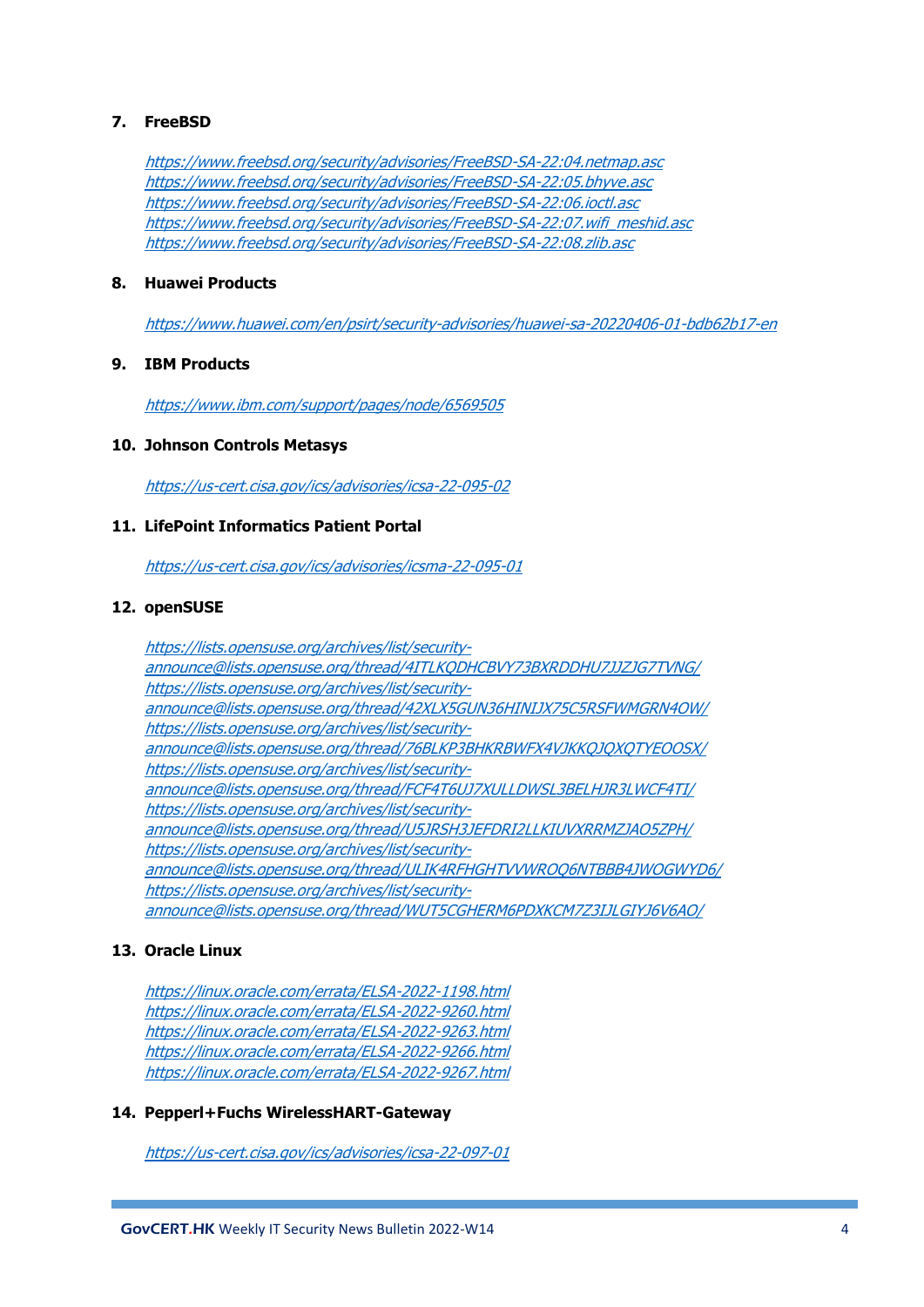### **15. Red Hat**

<https://access.redhat.com/errata/RHSA-2022:1103> <https://access.redhat.com/errata/RHSA-2022:1173> <https://access.redhat.com/errata/RHSA-2022:1174> <https://access.redhat.com/errata/RHSA-2022:1185> <https://access.redhat.com/errata/RHSA-2022:1186> <https://access.redhat.com/errata/RHSA-2022:1198> <https://access.redhat.com/errata/RHSA-2022:1199> <https://access.redhat.com/errata/RHSA-2022:1209> <https://access.redhat.com/errata/RHSA-2022:1213> <https://access.redhat.com/errata/RHSA-2022:1253> <https://access.redhat.com/errata/RHSA-2022:1254> <https://access.redhat.com/errata/RHSA-2022:1263> <https://access.redhat.com/errata/RHSA-2022:1264> <https://access.redhat.com/errata/RHSA-2022:1275> <https://access.redhat.com/errata/RHSA-2022:1276>

#### **16. Rockwell Automation ISaGRAF**

<https://us-cert.cisa.gov/ics/advisories/icsa-22-095-01>

#### **17. Slackware**

[https://www.slackware.com/security/viewer.php?l=slackware-security&y=2022&m=slackware](https://www.slackware.com/security/viewer.php?l=slackware-security&y=2022&m=slackware-security.393419)[security.393419](https://www.slackware.com/security/viewer.php?l=slackware-security&y=2022&m=slackware-security.393419) [https://www.slackware.com/security/viewer.php?l=slackware-security&y=2022&m=slackware](https://www.slackware.com/security/viewer.php?l=slackware-security&y=2022&m=slackware-security.408336)[security.408336](https://www.slackware.com/security/viewer.php?l=slackware-security&y=2022&m=slackware-security.408336)

#### **18. SonicWall Products**

<https://psirt.global.sonicwall.com/vuln-detail/SNWLID-2022-0005>

#### **19. SUSE**

```
https://www.suse.com/support/update/announcement/2022/suse-su-20221072-1/
https://www.suse.com/support/update/announcement/2022/suse-su-20221073-1/
https://www.suse.com/support/update/announcement/2022/suse-su-20221091-1/
https://www.suse.com/support/update/announcement/2022/suse-su-20221093-1/
https://www.suse.com/support/update/announcement/2022/suse-su-20221094-1/
https://www.suse.com/support/update/announcement/2022/suse-su-20221100-1/
https://www.suse.com/support/update/announcement/2022/suse-su-20221102-1/
https://www.suse.com/support/update/announcement/2022/suse-su-20221103-1/
https://www.suse.com/support/update/announcement/2022/suse-su-20221105-1/
https://www.suse.com/support/update/announcement/2022/suse-su-20221108-1/
https://www.suse.com/support/update/announcement/2022/suse-su-20221113-1/
https://www.suse.com/support/update/announcement/2022/suse-su-20221123-1/
https://www.suse.com/support/update/announcement/2022/suse-su-20221127-1/
https://www.suse.com/support/update/announcement/2022/suse-su-20221128-1/
https://www.suse.com/support/update/announcement/2022/suse-su-20221129-1/
https://www.suse.com/support/update/announcement/2022/suse-su-202214936-1/
https://www.suse.com/support/update/announcement/2022/suse-su-202214937-1/
```